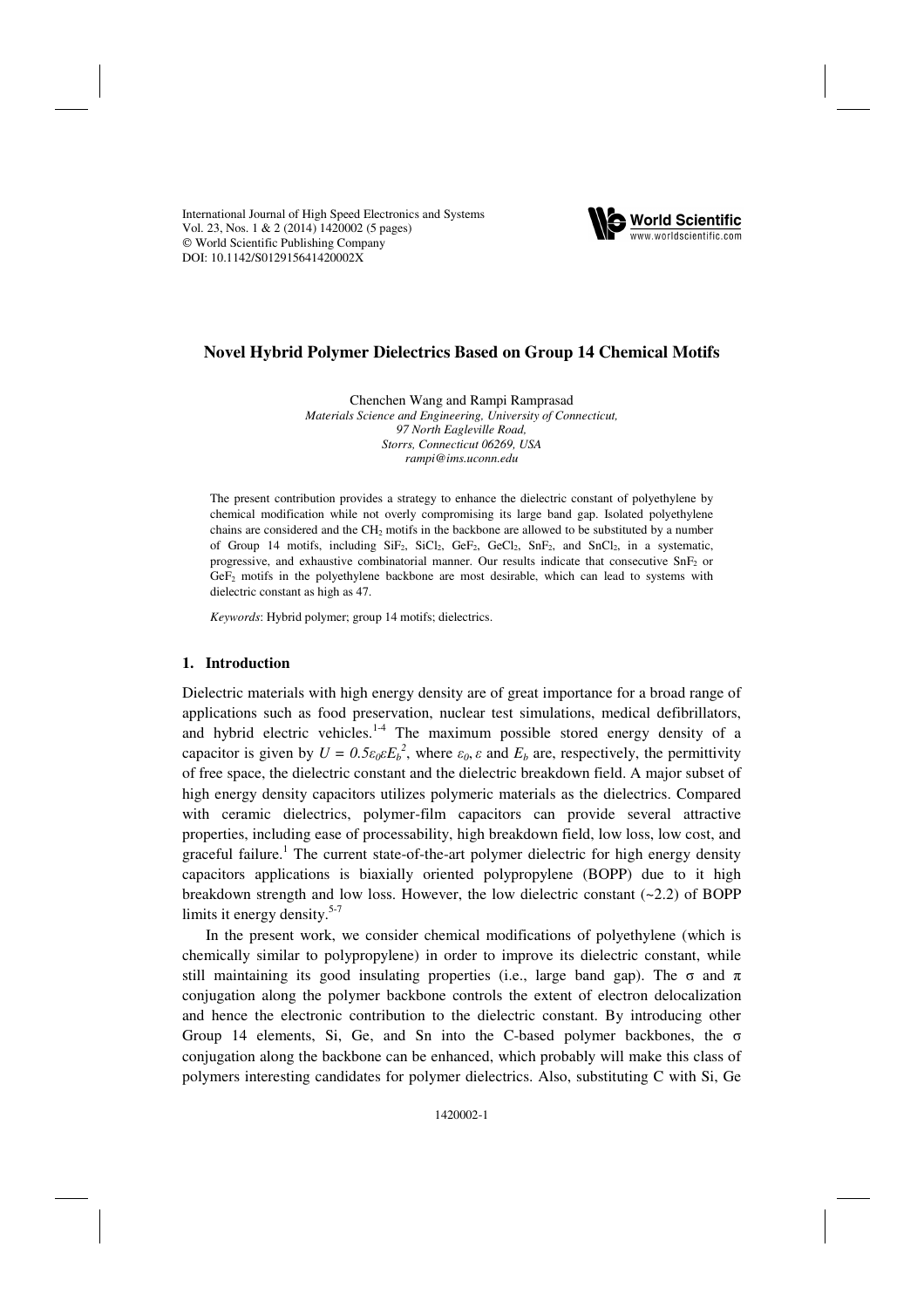and Sn can help ensure the chemical compatibility by preserving the local chemical environment and bonding. In order to achieve high ionic contribution to the dielectric constant, large dipole moments that should easily response to the applied electric field need to be created in the polymers, which can be realized by introducing small atoms with high electronegativity such as F and Cl to the side chain. By considering all these factors, our modification strategy involves the replacement of the  $CH<sub>2</sub>$  building blocks of polyethylene by the Group 14 halides, including  $SiF_2$ ,  $SiCl_2$ ,  $GeF_2$ ,  $GeCl_2$ ,  $SnF_2$  and SnCl<sub>2</sub>.

## **2. Methodology and Model**

Our calculations were performed using density functional theory (DFT), as implemented in the Vienna ab initio simulation package (VASP).<sup>8</sup> The Perdew, Burke, and Ernzerhof functional (PBE),<sup>9</sup> projector-augumented wave (PAW) frozen-core potentials<sup>10,11</sup> and a cutoff energy of 500 eV for the plane wave expansion of the wavefunctions were used.

The investigation of polymers is confounded by the necessity of a knowledge of the appropriate crystal structure to be used in DFT computations. Moreover, even if such information is available (or can be "guessed"), each computation may be time consuming. In order to reduce the time involved in each such computation, and to obtain rapid estimates of the dielectric constant and band gap values in the absence of reliable crystallographic information, we have developed a method that is based on purely single chain computations.



Fig. 1. Modeling showing our computation strategy, in which we fill up  $Y_1$ ,  $Y_2$ , and  $Y_3$  in the backbone with any of the seven motifs, CH<sub>2</sub>, SiF<sub>2</sub>, SiCl<sub>2</sub>, GeF<sub>2</sub>, GeCl<sub>2</sub>, SnF<sub>2</sub>, and SnCl<sub>2</sub>.

As shown in Figure 1, we consider an isolated infinite polymer chain with four independent blocks in a supercell. In order to break the extend of  $\sigma$  conjugation along the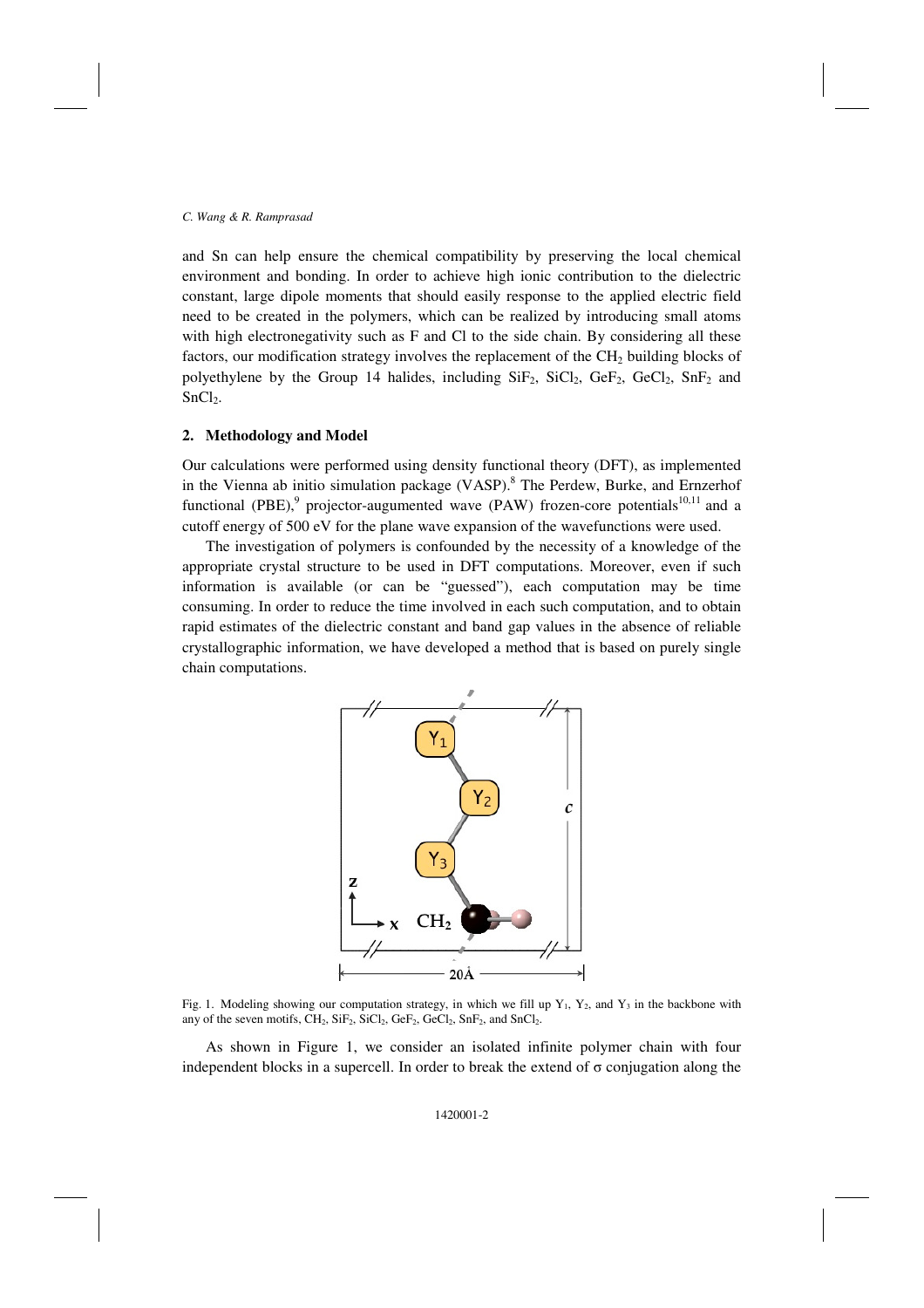polymer backbone, one block was always fixed to be  $CH<sub>2</sub>$ , while the remaining three blocks were filled by any of the seven motifs,  $CH_2$ ,  $SiF_2$ ,  $SiCl_2$ ,  $GeF_2$ ,  $SnF_2$ , and  $SnCl_2$ . This scheme resulted in 175 symmetry unique systems. A vacuum of 20 Å along the *x* and *y* directions (normal to a polymer chain) was used to minimize spurious unphysical interactions between the periodic images. A Monkhorst Pack k-point mesh of  $1 \times 1 \times k$ produced converged results for a supercell of length  $c \land$  along the chain direction (i.e., the *z* direction).

Density functional perturbation theory  $(DFPT)^{12}$  was then used to compute their dielectric constants. We note that the dielectric constant calculated from DFPT for such a supercell includes the contributions from the polymer as well as from the vacuum region of the supercell. Treating the supercell as a vacuum-polymer composite, effective medium theory may then be used to estimate the dielectric constant of just the polymer.<sup>13,14</sup> Besides dielectric constant, we also compute the band gap of our polymer systems as a function of chemical modification due the fact that the insulating behavior of a dielectric material correlates with the band gap.

#### **3. Results and Discussion**

Figure 2(a), (b) and (c) show the DFT calculated band gap, electronic, ionic, and total dielectric constant of 175 polymers. A near perfect inverse Pareto optimal front relationship between the band gap and the electronic dielectric constant can be seen from Figure 2(a), which imposes a theoretical limit on the electronic part of the dielectric constant as a function of band gap, a limit that can be understood by regarding the electronic part of the dielectric constant response as a sum over electronic transitions from occupied to unoccupied states. While the pristine polyethylene chain has the highest calculated band gap among all the systems explored, additions of the larger Group 14 elements to the chain lead to a progressive decrease in the band gap and increase in the electronic dielectric constant. On the other hand, the ionic dielectric constant is not correlated with the band gap and varies over a much larger range of values as shown in Figure 2(b). The ionic contribution is determined by the infrared active zone center phonon modes (i.e., the modes that display a time-varying dipole moment).<sup>16, 17</sup> The ionic dielectric constant can thus be exploited to increase the total dielectric constant without compromising the band gap.



Fig. 2. DFT computed (a) electronic, (b) ionic, and (c) total dielectric constants as a function of the band gap. The axes are in logarithmic scale. Reprinted with permission from Ref. 15.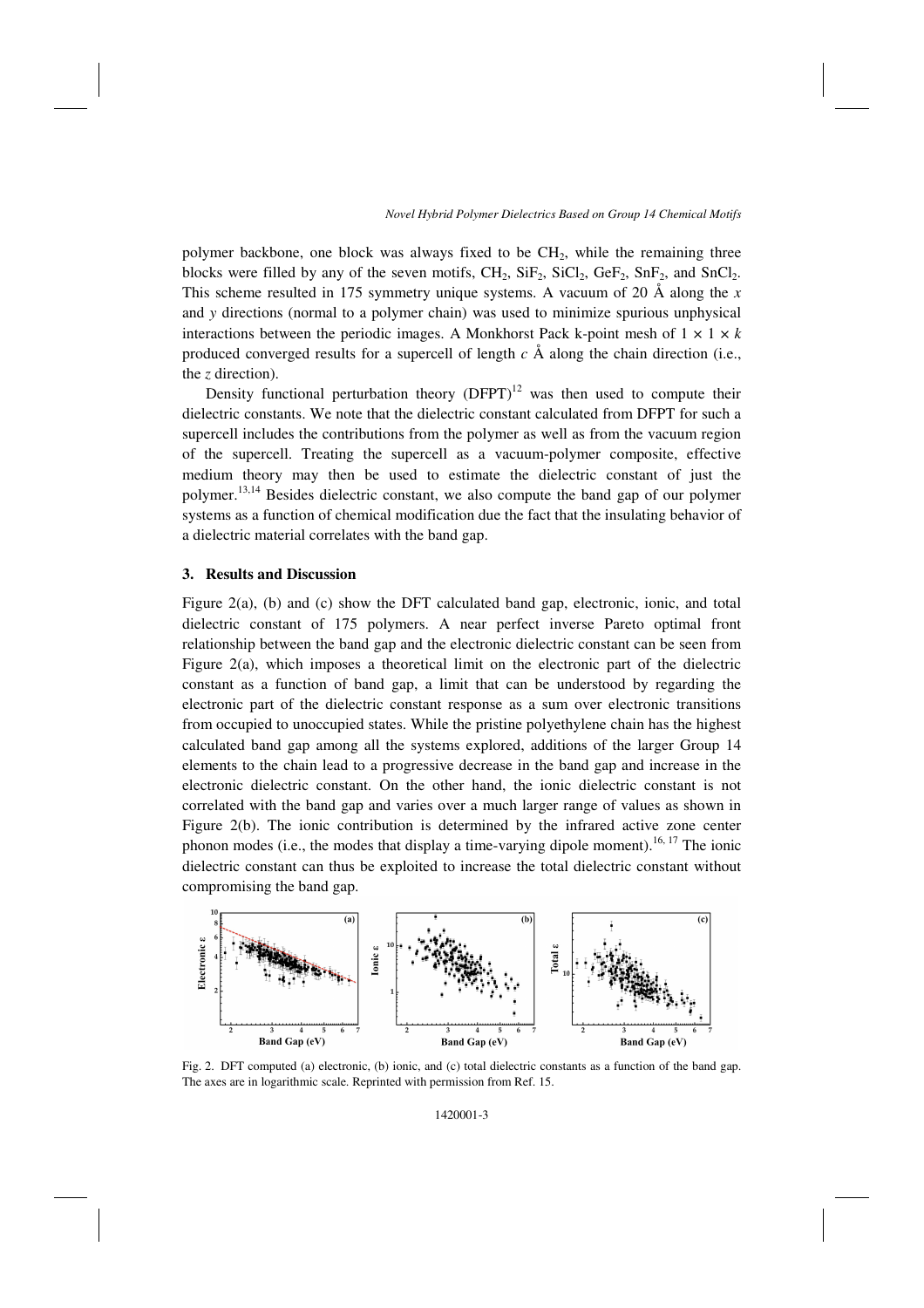#### *C. Wang & R. Ramprasad*

The total dielectric constant of the Group 14 motifs-based hybrid polymers spans over a large range between 2.5 to 47, with the smallest and largest values corresponding to  $-(CH<sub>2</sub>)<sub>4</sub>$ - and  $-CH<sub>2</sub>-(SnF<sub>2</sub>)<sub>3</sub>$ -, respectively. In general, it is found that for a given composition and configuration, as the backbone atoms varies from C to Si to Ge to Sn (while all the other units in the chain are held fixed), both the electronic and total dielectric constant increase and the band gap decreases. This result is in line with the fact that among all the seven units considered, and  $\text{SnF}_2$  has the largest dipole moment; at the same time Sn-Sn bond rotation has the lowest barrier among all the X-X' (with X or X' = C, Si, Ge, and Sn) bond rotation barriers.

Our analysis also shows that the Group 14 motifs-based hybrid polymers with a large total dielectric constant are always composed of contiguous  $\text{SnF}_2$  or  $\text{GeF}_2$  motifs in the backbone. In general, in order to enhance the dielectric constant without sacrificing the good insulating properties of polyethylene, it is desirable to incorporate  $\text{SiF}_2$ ,  $\text{GeF}_2$ , and SnF<sub>2</sub> motifs in the polyethylene backbone. Cholrides of Si, Ge, and Sn usually result in relatively lower band gaps. The order of relative importance of fluorides in improving the dielectric constant is predicted to be  $\text{SiF}_2 < \text{GeF}_2 < \text{SnF}_2$ . Furthermore, owing to the increased  $\sigma$  conjugation along the chains which in turn leads to an enhanced dielectric constant, it is more desirable to have several concatenated, rather than well separated,  $SnF<sub>2</sub>$  or GeF<sub>2</sub> motifs along a polymer chain in polyethylene.

### **Conclusions**

In this work, we use first principles based computations to study the impact of incorporating Group 14 chemical motifs (fluorides and chlorides of Si, Ge, and Sn) on the dielectric constant of polyethylene. Improvement in the dielectric constant by purely increasing electronic contribution tends to degrade the insulating properties, since the electronic dielectric constant correlates inversely with the band gap. The ionic dielectric constant, on the other hand, is not limited by the band gap, and thus can provide more latitude.  $SiF_2$ ,  $GeF_2$ , and  $SnF_2$  have been identified to be promising in terms of increasing the dielectric constant of polyethylene while still maintaining a relatively large band gap, especially when  $SnF<sub>2</sub>$  or  $GeF<sub>2</sub>$  motifs are arranged in a consecutive manner.

#### **References**

- 1. H. S. Nalwa, Ed., *Handbook of Low and High Dielectric Constant Materials and Their Applications*, Vol. 2, (Academic Press, New York, 1999).
- 2. J. Ennis, F. W. MacDougall, X. H. Yang, R. A. Cooper, K. Seal, C. Naruo, et al., *Recent Advances in High Voltage, High Energy Capacitor Technology*, 16<sup>th</sup> IEEE International Pulsed Power Conference, Albuquerque, NM, June 2007.
- 3. P. F. Flynn, *Meeting the Energy Needs of Future Warriors*, (National Academics, Washington, D. C., 2004).
- 4. W. J. Sarjeant, J. Zirnheld, F. W. MacDougall, *IEEE Trans. Plasma Sci.* **108**, 1368 (1998).
- 5. M. Rabuffi, G. Picci, *IEEE Trans. Plasma Sci.* **30**, 1939 (2002).